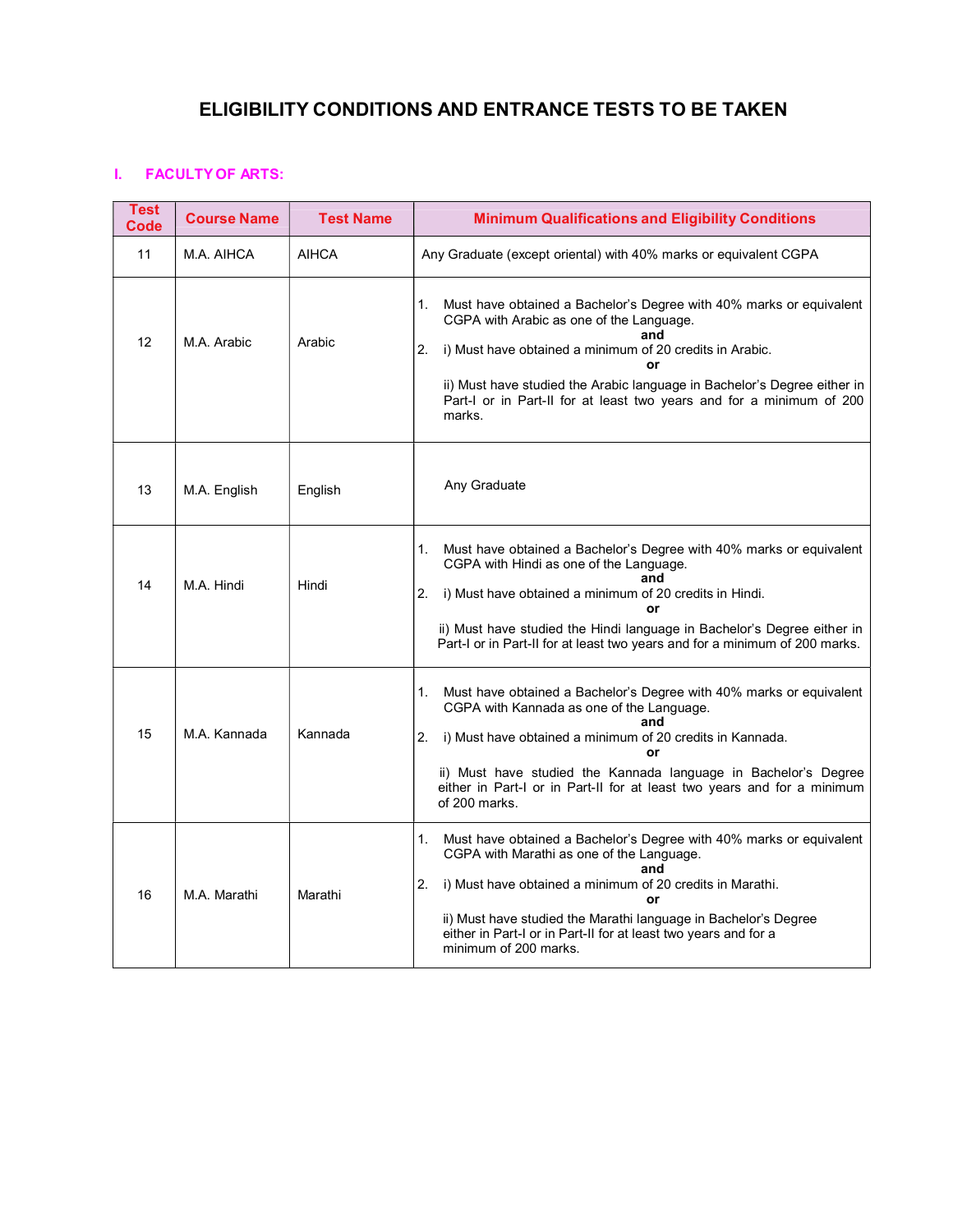| <b>Test</b><br>Code | <b>Course Name</b>                                                                 | <b>Test Name</b>       | <b>Minimum Qualifications and Eligibility Conditions</b>                                                                                                                                                                                                                                                                                                                                                   |
|---------------------|------------------------------------------------------------------------------------|------------------------|------------------------------------------------------------------------------------------------------------------------------------------------------------------------------------------------------------------------------------------------------------------------------------------------------------------------------------------------------------------------------------------------------------|
| 17                  | M.A. Persian                                                                       | Persian                | Must have obtained a Bachelor's Degree with 40% marks or equivalent<br>1.<br>CGPA with Persian/Arabic/Urdu as one of the Language.<br>and<br>i) Must have obtained a minimum of 20 credits in Persian /Arabic/Urdu.<br>2.<br>or<br>ii) Must have studied the Persian/Arabic/Urdu language in Bachelor's<br>Degree either in Part-I or in Part-II for at least two years and for a<br>minimum of 200 marks. |
| 18                  | M.A. Sanskrit                                                                      | Sanskrit               | 1.<br>Must have obtained a Bachelor's Degree with 40% marks or equivalent<br>CGPA with Sanskrit as one of the Language.<br>and<br>i) Must have obtained a minimum of 20 credits in Sanskrit.<br>2.<br>or<br>ii) Must have studied the Sanskrit language in Bachelor's Degree either<br>in Part-I or in Part-II for at least two years and for a minimum of 200<br>marks.                                   |
| 19                  | M.A. Telugu<br>M.A. Telugu Studies<br>M.A. Telugu<br>Comparative<br><b>Studies</b> | Telugu                 | Any Graduate                                                                                                                                                                                                                                                                                                                                                                                               |
| 20                  | M.A. Urdu                                                                          | Urdu                   | Must have obtained a Bachelor's Degree with 40% marks or equivalent<br>1.<br>CGPA with Urdu as one of the Language.<br>and<br>i) Must have obtained a minimum of 20 credits in Urdu.<br>2.<br>or<br>ii) Must have studied the Urdu language in Bachelor's Degree either in<br>Part-I or in Part-II for at least two years and for a minimum of 200 marks.                                                  |
| 21                  | M.A. Islamic Studies                                                               | <b>Islamic Studies</b> | Any Graduate                                                                                                                                                                                                                                                                                                                                                                                               |
| 22                  | M.A. Linguistics                                                                   | Linguistics            | Any Graduate                                                                                                                                                                                                                                                                                                                                                                                               |
| 23                  | M.A. Philosophy                                                                    | Philosophy             | Any Graduate                                                                                                                                                                                                                                                                                                                                                                                               |
| 24                  | M.A. Theatre Arts                                                                  | <b>Theatre Arts</b>    | The candidates must have a minimum of two years of stage<br>experience. Knowledge of Telugu is desirable.<br>Candidates who are<br>dumb, deaf or blind or stammer or Physically Handicapped are not<br>eligible. Candidates qualified at the entrance test have to appear for an<br>aptitude test.                                                                                                         |

Note: 1) The candidates with other than B.A. / B.Sc. / B.Com. Qualification like B.E., B. Tech., B. Pharmacy, LLB (5 yrs), B.C.A., etc. must go through the eligibility conditions before applying to ensure their eligibility.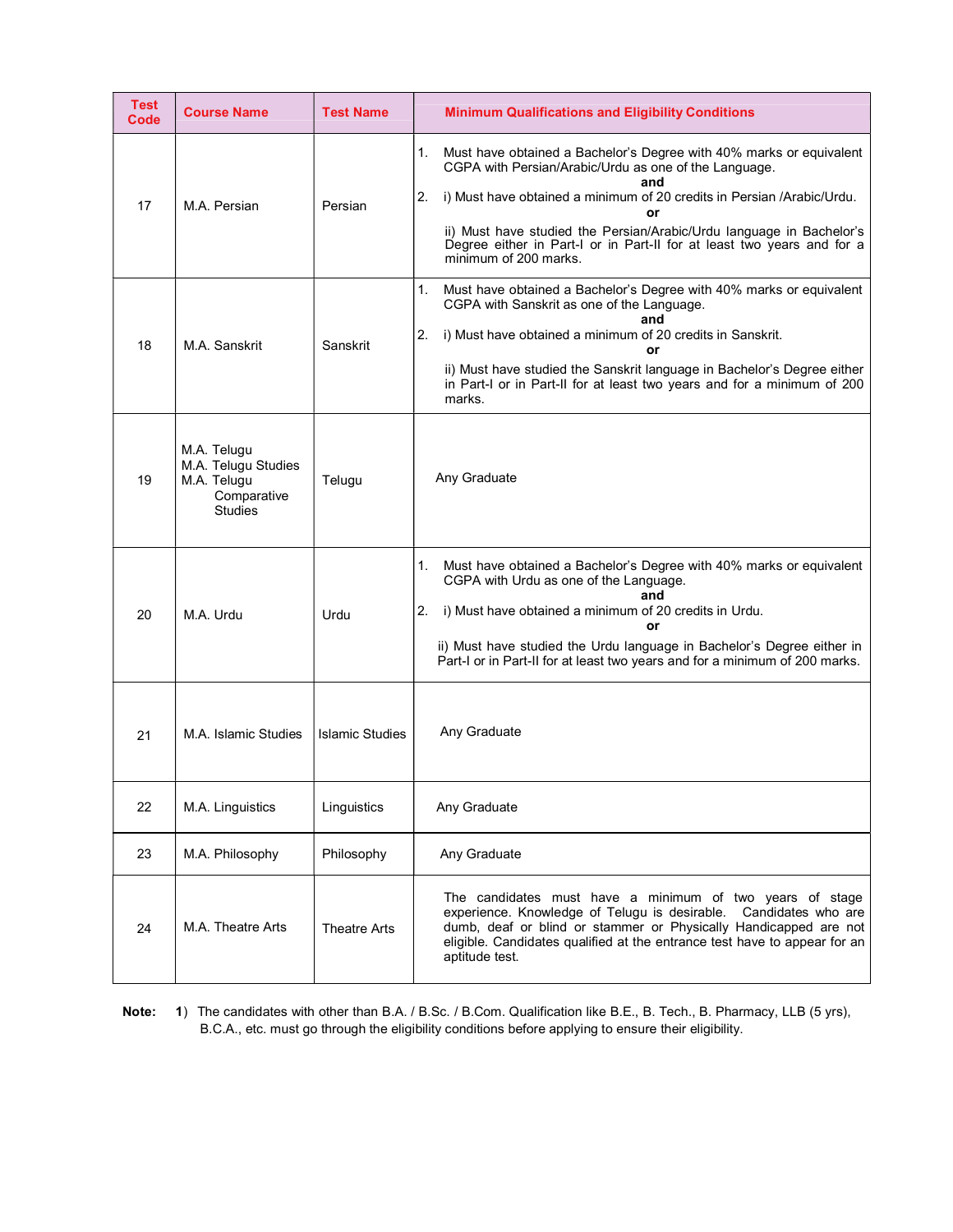# II. FACULTY OF SOCIAL SCIENCES:

| <b>Test</b><br><b>Code</b> | <b>Course Name</b>                                    | <b>Test Name</b>                   | <b>Minimum Qualifications and Eligibility</b><br><b>Conditions</b> |
|----------------------------|-------------------------------------------------------|------------------------------------|--------------------------------------------------------------------|
| 31                         | M.A. Economics<br>M.A. Applied Economics              | Economics                          | Any Graduate                                                       |
| 33                         | M.A. History                                          | History                            | Any Graduate                                                       |
| 34                         | M.A Journalism & Mass<br>Communication                | Journalism & Mass<br>Communication | Any Graduate                                                       |
| 35                         | M.Lib.I.Sc. (2 years)                                 | M.Lib.I.Sc. (2 years)              | Any Graduate                                                       |
|                            | B.Lib.I.Sc. (1 year)                                  | B.Lib.I.Sc. (1 year)               |                                                                    |
| 36                         | M.Li.Sc. (1 year)<br>(Offered at Kakatiya University) | M.Li.Sc. (1 year)                  | B.Li.Sc. Graduate with 40% marks or equivalent CGPA                |
| 37                         | <b>MSW</b>                                            | <b>MSW</b>                         | Any Graduate                                                       |
| 38                         | Master of Human<br>Resource Management                | <b>MHRM</b>                        | Any Graduate                                                       |
| 39                         | Master of Tourism<br>Management                       | MTM                                | Any Graduate                                                       |
| 40                         | M.A. Political Science                                | <b>Political Science</b>           | Any Graduate                                                       |
| 41                         | M.A. Psychology<br>(Offered at Osmania University)    | M.A. Psychology                    | Any Graduate                                                       |
| 42                         | M.A. Public Administration                            | Public Administration              | Any Graduate                                                       |
| 43                         | M.A. Sociology                                        | Sociology                          | Any Graduate                                                       |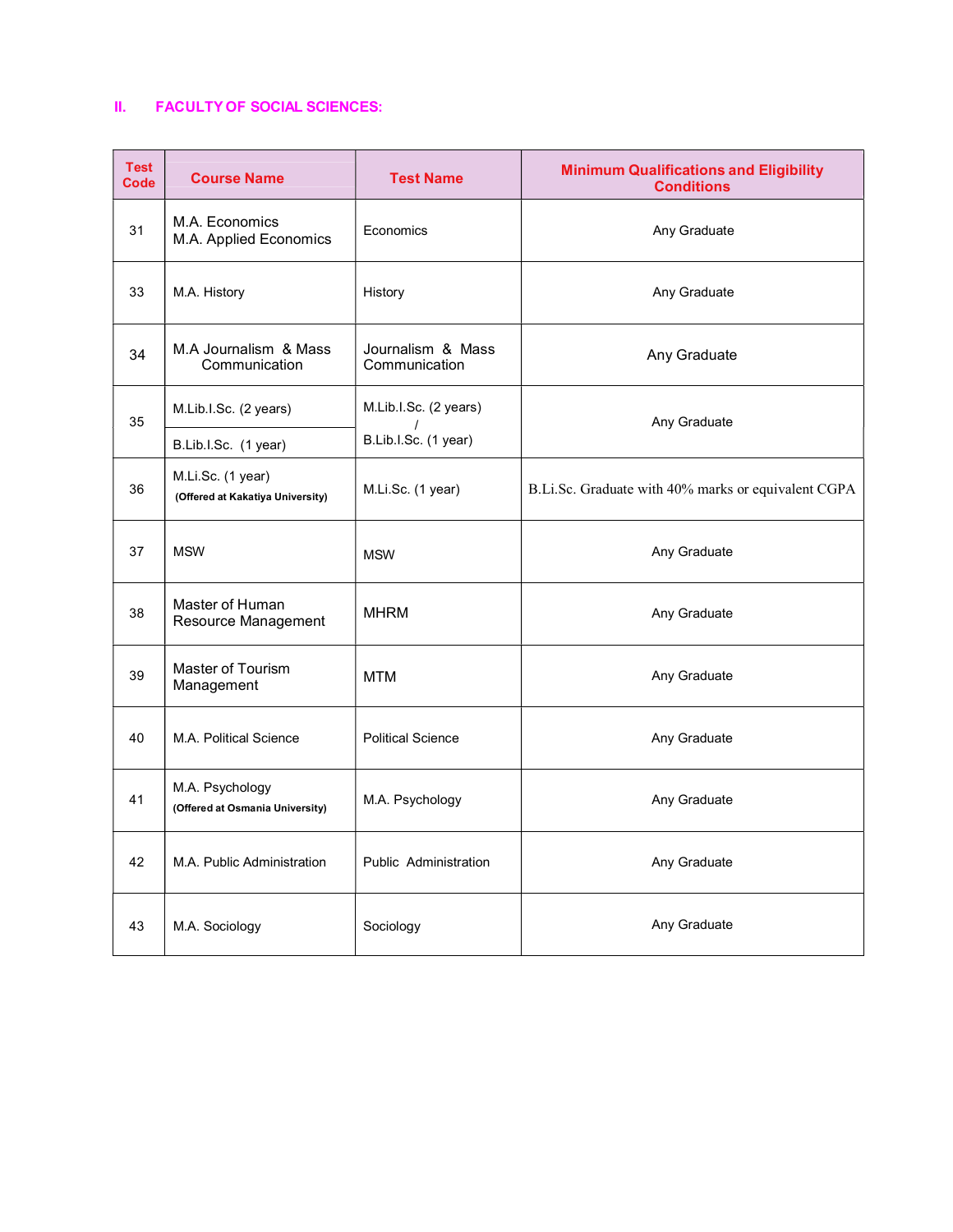#### III. FACULTY OF COMMERCE:

Note: All the M.Com. Courses are of two years duration.

| Test        | <b>Course Name</b>                                                                                                                        | <b>Test</b> | <b>Minimum Qualifications and Eligibility</b>                                                                                       |
|-------------|-------------------------------------------------------------------------------------------------------------------------------------------|-------------|-------------------------------------------------------------------------------------------------------------------------------------|
| <b>Code</b> |                                                                                                                                           | <b>Name</b> | <b>Conditions</b>                                                                                                                   |
| 51          | M.Com.<br>M.Com.(IS)<br>M.Com.(e-Commerce)<br>M.Com.(Computer Applications)<br>M.Com.(Insurance & Banking)<br>M.Com.(Financil Accounting) | M.Com.      | B.Com. Graduate with 40% marks or equivalent<br>CGPA (A pass in the qualifying examination is sufficient<br>for SC / ST candidates) |

### IV. FACULTY OF EDUCATION:

| <b>Test Code</b> | <b>Course Name</b> | <b>Test Name</b> | <b>Minimum Qualifications and Eligibility Conditions</b><br>(as per NCTE quidelines) |  |
|------------------|--------------------|------------------|--------------------------------------------------------------------------------------|--|
| 56               | $M.Ed.*$           | M.Ed.            | B.Ed. Degree with 55% Marks (50% for SC/ST/BC candidates) or<br>equivalent CGPA      |  |
| 57               | $M.P.Ed.*$         | M.P.Ed.          | B.P.Ed./B.P.E. with 55% Marks (50% for SC/ST/BC candidates) or<br>equivalent CGPA    |  |

\* Special category seats are within sanctioned intake.

### V. FACULTY OF SCIENCE:

For all the Courses under Faculty of Science the Candidates must have secured the following % of marks or CGPA in their Qualifying Examination:

- 1. Candidates should have passed in the Qualifying Examination with not less than 40% marks or equivalent CGPA. A pass in the Qualifying Examination is sufficient for SC/ST candidates.
- 2. The candidates passing the examination compartmentally and securing required percentage of marks or equivalent CGPA are also eligible.
- 3. All the courses are of two years duration.

| <b>Test</b><br>Code | <b>Course Name</b>                                                                                                                                                                                                                         | <b>Test Name</b>    | <b>Minimum Qualifications and Eligibility Conditions</b>                                                                                                                                                                                                                                                                                                                                                                                                                                                                                                       |
|---------------------|--------------------------------------------------------------------------------------------------------------------------------------------------------------------------------------------------------------------------------------------|---------------------|----------------------------------------------------------------------------------------------------------------------------------------------------------------------------------------------------------------------------------------------------------------------------------------------------------------------------------------------------------------------------------------------------------------------------------------------------------------------------------------------------------------------------------------------------------------|
| 61                  | M.Sc. Botany                                                                                                                                                                                                                               | Botany              | Must have obtained a B.Sc. Degree with Botany subject as<br>an optional and must have studied a minimum of 30 credits in<br>Botany or<br>Must have obtained a B.Sc. Degree with 40% marks with Botany<br>subject as an optional. The candidate must have studied Botany<br>at least four papers of 100 marks each.                                                                                                                                                                                                                                             |
| 62                  | M.Sc. Chemistry<br>M.Sc. Organic Chemistry<br>M.Sc. Inorganic Chemistry<br>M.Sc. Physical Chemistry<br>M.Sc. Analytical Chemistry<br>M.Sc. Pharmaceutical<br>Chemistry<br>M.Sc. Physico Organic<br>Chemistry<br>M.Sc. Pharmaco Informatics | Chemistry           | Must have obtained a B.Sc. Degree with Chemistry subject as an<br>optional and must have studied a minimum of 30 credits in<br>Chemistry<br>or<br>Must have obtained a B.Sc. Degree with 40% marks with Chemistry<br>subject as an optional. The candidate must have studied Chemistry<br>at least four papers of 100 marks each.                                                                                                                                                                                                                              |
| 63                  | M.Sc.<br><b>Computer Science</b>                                                                                                                                                                                                           | Computer<br>Science | Must have obtained B.Sc. Degree with Mathematics and Computer<br>Science( or Computer Applications) both subjects as an optional<br>and must have studied a minimum of 30 credits in each.<br>or<br>Must have obtained a B.Sc. Degree with 40% marks with<br>Mathematics and Computer Science (or Computer Applications)<br>subjects as an optional.<br>The candidate must have studied<br>Mathematics and Computer Science (or Computer Applications) at<br>least four papers of 100 marks in each.<br>nr<br>BCA graduate with 40% marks (or equivalent CGPA) |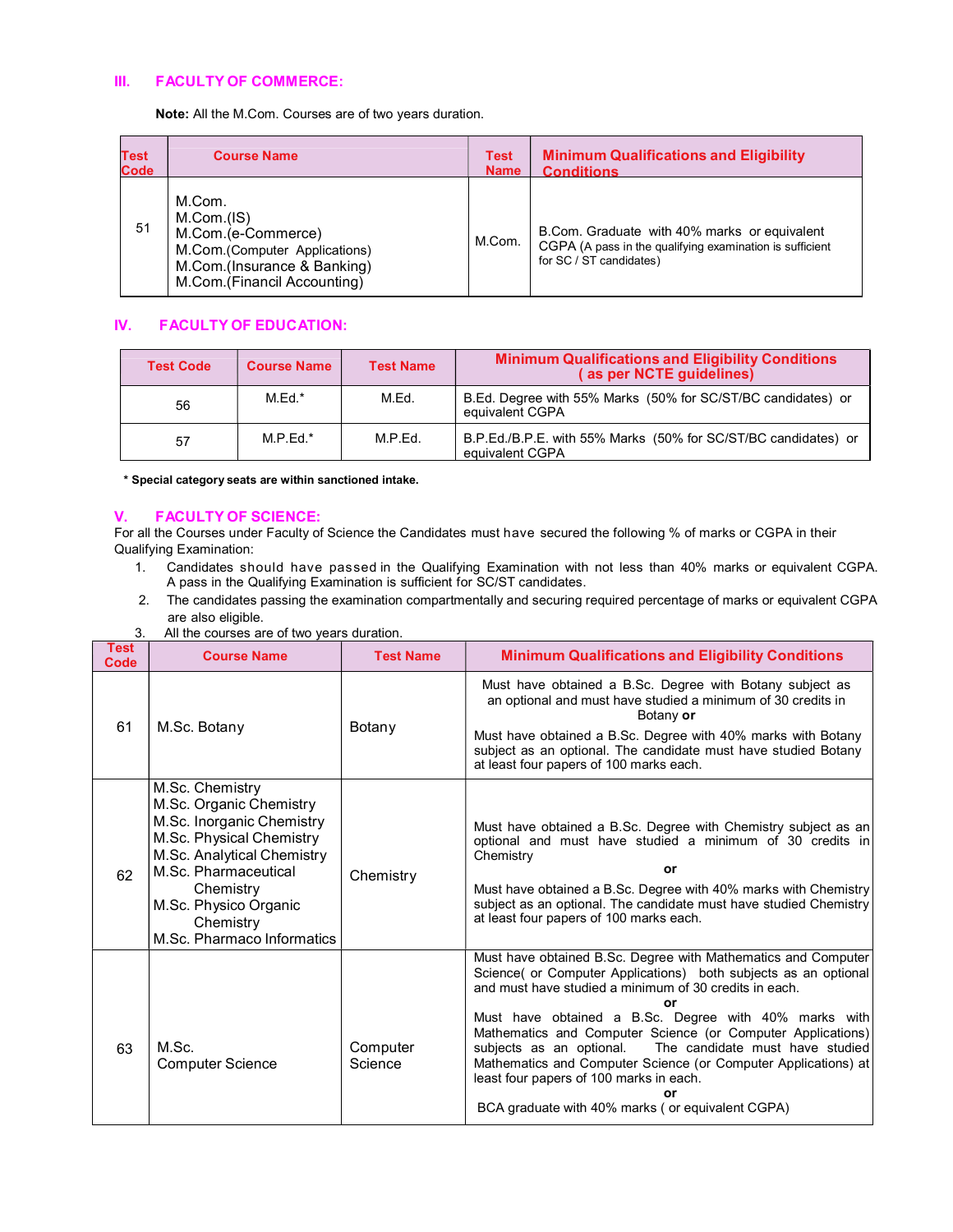| Test<br>Code | <b>Course Name</b>                                                                                   | <b>Test Name</b>   | <b>Minimum Qualifications and Eligibility Conditions</b>                                                                                                                                                                                                                                                                                                                                                                                                    |
|--------------|------------------------------------------------------------------------------------------------------|--------------------|-------------------------------------------------------------------------------------------------------------------------------------------------------------------------------------------------------------------------------------------------------------------------------------------------------------------------------------------------------------------------------------------------------------------------------------------------------------|
| 64           | M.Sc. Electronics                                                                                    | Electronics        | Must have obtained a B.Sc. Degree with Electronics and Mathematics<br>subjects as optional and must have studied a minimum of 30<br>credits in each<br>or                                                                                                                                                                                                                                                                                                   |
|              |                                                                                                      |                    | Must have obtained a B.Sc. Degree with 40% marks with Electronics<br>and Mathematics subjects as optional and must have studied at least<br>four papers of 100 marks in each.                                                                                                                                                                                                                                                                               |
| 65           | M.Sc. Geography                                                                                      | Geography          | B.A. with Geography or any B.Sc. Graduate with 40% marks (or<br>equivalent CGPA)                                                                                                                                                                                                                                                                                                                                                                            |
| 66           | M.Sc. Geo-Informatics                                                                                | Geo-Informatics    | B.A. with Geography or B.Sc./ B. Tech. / B.E./ B.C.A. Graduate<br>with 40% marks (or equivalent CGPA)                                                                                                                                                                                                                                                                                                                                                       |
| 67           | M.Sc. Geology<br>M.Sc. Applied<br>Geology<br>M.Sc. Applied<br>Geochemistry                           | Geology            | Must have obtained a B.Sc. Degree with Geology subject as an<br>optional and must have studied a minimum of 30 credits in Geology or<br>Must have obtained a B.Sc. Degree with 40% marks with Geology<br>subject as an optional. The candidate must have studied Geology at<br>least four papers of 100 marks each.                                                                                                                                         |
| 68           | M.Sc. Mathematics<br>M.Sc. Applied<br><b>Mathematics</b><br>M.Sc. Mathematics with                   | <b>Mathematics</b> | Must have obtained a Bachelor's Degree with Mathematics subject as<br>an optional and must have studied a minimum of 30 credits in<br><b>Mathematics</b><br>or<br>Must have obtained a Bachelor's Degree with 40% marks with                                                                                                                                                                                                                                |
|              | Computer<br>Science                                                                                  |                    | Mathematics subject as an optional. The candidate must have studied<br>Mathematics at least four papers of 100 marks each.                                                                                                                                                                                                                                                                                                                                  |
| 69           | M.Sc. Physics<br>M.Sc. Astronomy<br>M.Sc. Astrophysics                                               | Physics            | Must have obtained a B.Sc. Degree with Physics and Mathematics<br>subjects as optionals and must have studied a minimum of 30 credits in<br>each.<br>or                                                                                                                                                                                                                                                                                                     |
|              | M.Sc. Geophysics<br>M.Sc. Nano-Science                                                               |                    | Must have obtained a B.Sc. Degree with 40% marks with Physics and<br>Mathematics subjects as optionals. The candidate must have studied<br>Physics and Mathematics for at least four papers of 100 marks in each.                                                                                                                                                                                                                                           |
| 70           | M.Sc. Statistics                                                                                     | <b>Statistics</b>  | Must have obtained a Bachelor's Degree with Statistics and<br>Mathematics subjects as an<br>optional and must have studied a<br>minimum of 30 credits in each.<br>or                                                                                                                                                                                                                                                                                        |
|              | M.Sc. Applied Statistics                                                                             |                    | Must have obtained a Bachelor's Degree with 40% marks with<br>Statistics and Mathematics subject as an optional. The candidate must<br>have studied Statistics and Mathematics for at least four papers of 100<br>marks in each.                                                                                                                                                                                                                            |
|              |                                                                                                      |                    | Must have obtained a B.Sc. Degree with Zoology subject as an<br>optional and must have studied a minimum of 30 credits in Zoology or                                                                                                                                                                                                                                                                                                                        |
| 71           | M.Sc. Zoology                                                                                        | Zoology            | Must have obtained a B.Sc. Degree with 40% marks with Zoology<br>subject as an optional. The candidate must have studied Zoology at<br>least four papers of 100 marks each.                                                                                                                                                                                                                                                                                 |
| 72           | M.Sc. Biochemistry,<br>M.Sc. Environmental<br>Science,<br>M.Sc. Forensic Science,<br>M.Sc. Genetics, | BCESFSG&M          | 1. The candidates must have studied Chemistry as one of the<br>optional subjects in part-II at B.Sc. level with a minimum of 30<br>credits.<br>2. In addition to (1) above, one of the following subjects must have<br>also been studied as optionals in part-II at B.Sc. level: Botany,<br>Microbiology,<br>Biochemistry<br>Zoology,<br>Genetics,<br>and<br>Biotechnology.<br>or<br>3. However, candidates with physics as one of the optionals, (at least |
|              | M.Sc. Microbiology                                                                                   |                    | four papers of 100 marks each) in addition to (1) above, at B.Sc.<br>level are eligible for M.Sc. Biochemistry and M.Sc. Forensic Science<br>only.                                                                                                                                                                                                                                                                                                          |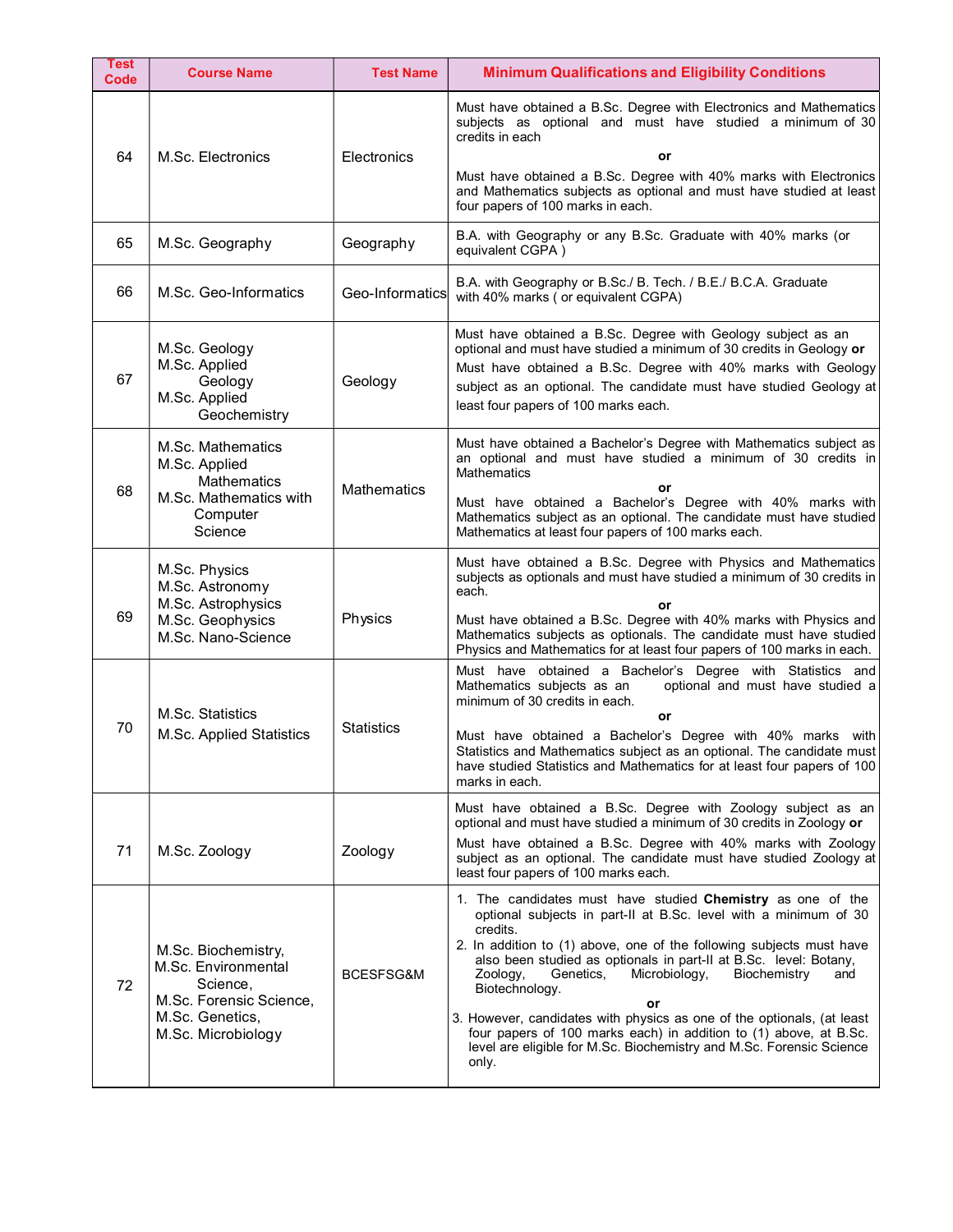| <b>Test</b><br>Code | <b>Course Name</b>                                                          | <b>Test Name</b>                 |               | <b>Minimum Qualifications and Eligibility Conditions</b>                                                                                                                                                                                                                                                                                                                                                                                                                                                                                                                                    |
|---------------------|-----------------------------------------------------------------------------|----------------------------------|---------------|---------------------------------------------------------------------------------------------------------------------------------------------------------------------------------------------------------------------------------------------------------------------------------------------------------------------------------------------------------------------------------------------------------------------------------------------------------------------------------------------------------------------------------------------------------------------------------------------|
| 73                  | M.Sc. Biotechnology                                                         | Biotechnology                    | 1.            | The candidates must have studied any two of the following<br>subjects as one of the optionals in part-II at B.Sc. level:<br>Botany, Zoology, Chemistry, Genetics, Microbiology, Biochemistry<br>and Biotechnology,<br>or<br>Any Bachelor's Degree with Agriculture / Veterinary Science /<br>Pharmacy / Fishery                                                                                                                                                                                                                                                                             |
| 74                  | M.Sc.                                                                       | <b>Nutrition &amp; Dietetics</b> | $1_{-}$<br>2. | The candidates must have studied any one of the following as<br>optional subject at B.Sc. level: Food and Nutrition,<br>Applied<br>Nutrition & Public Health, Clinical Nutrition & Dietetics and Food<br>Science & Quality Control.<br>In addition to (1) above, The candidates must have studied<br><b>Chemistry</b> as one of the optional subjects in part-II at B.Sc. level.                                                                                                                                                                                                            |
|                     | <b>Nutrition &amp; Dietetics</b>                                            |                                  |               | 3. In addition to the above, (1) and (2) any one of the following subjects<br>must have also been studied as optional in part-II at B.Sc. level:<br>Botany, Zoology, Genetics, Microbiology, Biochemistry and<br>Biotechnology.                                                                                                                                                                                                                                                                                                                                                             |
| 75                  | M.Sc. Food Science &<br>Technology<br>(Offered at Satavahana<br>University) | Food Science &<br>Technology     | 2.<br>3.      | 1. Any B.Sc. / B. Tech. (Food Science, Food Technology, Food<br>Technology and Management, Food Science & Nutrition, Food<br>& Nutrition, Nutrition & Dietetics, Agriculture, Home Science, Dairy<br>Technology, Horticulture, Food Science & Quality control,<br>Veterinary Science, Food Science combination with<br>other courses at graduation level) or<br>B.Sc. (Bio-technology, Microbiology, Industrial Microbiology,<br>Biochemistry, Botany, Zoology, Chemistry) or<br>B.Sc. (Botany / Zoology / Chemistry as one of subjects with<br>other combination subjects at degree level) |
| 76                  | M.Sc. Psychology<br>(Offered at Kakatiya University)                        | M.Sc. Psychology                 |               | B.A. with Psychology or B.Sc. Graduate with 40% marks<br>(or equivalent CGPA)                                                                                                                                                                                                                                                                                                                                                                                                                                                                                                               |

Note:

- 1. B.Pharm./B.Sc.(MLT)/B.Sc.(Nursing)/B.Sc.(Ag)/B.Sc.(Home Science) / B. Tech. / B.E., graduates are not eligible for M.Sc. Courses. However i) B.E./B. Tech. graduates are eligible for M.Sc. Geo-Informatics ii) B. Tech. (Food Science, Food Technology, Food Technology and Management, Food Science & Nutrition, Food & Nutrition and other food science combination courses etc,) are eligible for M.Sc. Food Science & Technology and iii) Graduates with Agriculture / Veterinary Science / Pharmacy / Fishery are eligible for M.Sc. Biotechnology.
- 2. Candidates who have passed B.Sc. (Chemical Technology) of Loyola Academy, Secunderabad are eligible for admission into M.Sc. Mathematics, Physics, Chemistry and Biochemistry.
- 3. Candidates who have passed B.Sc. with i) Maths, Physics and Computer & Information Science offered by University college for W omen, Koti, Hyderabad ii) B.Sc. (Computer Science Engineering) offered by Loyola Academy, Secunderabad are eligible for admission into M.Sc. Computer Science.
- 4. B.E. & B. Tech. candidates are not eligible for M.Sc. Computer Science, M.Sc. Mathematics and M.Sc. Electronics However BCA candidates are eligible for M.Sc. Computer Science.
- 5 Candidates who have passed B.Sc. with Biological Chemistry offered by University College for W omen, Koti, Hyderabad are eligible for admission into M.Sc. (Chemistry) and BCESFSG&M courses.
- 6. i) Reservation for in-service teachers/Laboratory Assistant in Osmania University: Two seats in each of the subjects, viz. Mathematics, Physics, Chemistry, Botany and Zoology are reserved for in- service Teacher / Lab. Assistants sponsored by the relevant authority subject to appearance and qualifying at the Entrance Test. Out of these two seats, one seat is reserved for teacher candidates and the other one is for Lab Assistant. The criteria of admission are given below.
	- a) The candidate should qualify at the Entrance Test in the subject(s) concerned.
	- b) The candidates should have put in a minimum three years of continuous service.
	- c) Teacher candidates are to be sponsored by the Director of School Education, Government of Telangana. The Laboratory Assistants should be sponsored by the Director of Higher Education, Govt. of Telangana. (this is applicable to Laboratory Assistants working in Govt. Colleges and Govt. Aided Private Colleges). For Laboratory Assistants W orking in Campus and Constituent Colleges of O.U., a letter of permission by the Registrar, Osmania University should be submitted.
	- d) Such Teacher candidates/Lab. Assistants have to submit the relieving order from their respective institutions before joining the course without which their admission will not be entertained.

#### ii) Supernumerary seat for M.Sc. Geophysics:

One supernumerary seat is reserved for nominee of National Geophysical Research Institute (NGRI) at the University College of Science, OU. They are required to take the Entrance Test and become eligible.